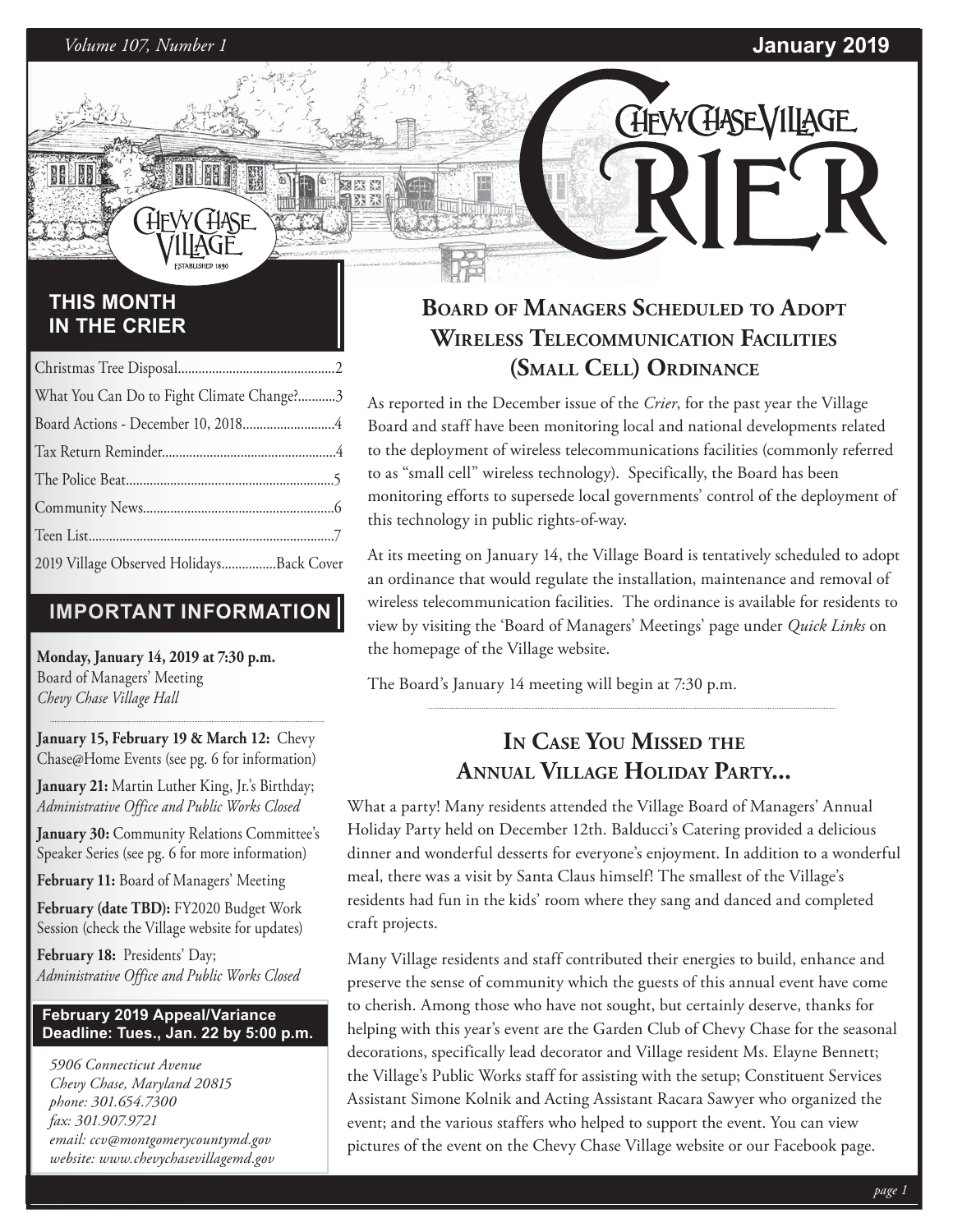### **CHRISTMAS TREE DISPOSAL**

Public Works staff will collect trees, natural wreaths and garlands left at the curbside.

Please remove all ornaments and lighting. The trees are recycled into mulch and any wires left on the trees will damage the chipping equipment. Wire-framed wreaths and wire-strung garland should be disposed of in the regular trash.

### **SNOW REMOVAL FROM SIDEWALKS**



Residents are responsible for clearing all snow and ice from the sidewalk in front of or abutting their property within the first forty-eight (48) hours after the cessation of falling snow.

Residents who occupy corner lots are responsible for the sidewalk in front of and on the side of their property.

### **FOLLOW CHEVY CHASE VILLAGE ON FACEBOOK AND TWITTER!!**

https://www.facebook.com/CCVillage https://twitter.com/chevychasevill

yon!

| Below is a list of frequently requested phone .        |              |  |  |  |  |
|--------------------------------------------------------|--------------|--|--|--|--|
| numbers. These numbers have been compiled •            |              |  |  |  |  |
| for you to cut out and keep or post at a conve-        |              |  |  |  |  |
| nient location for your reference.                     |              |  |  |  |  |
| <b>EMERGENCY</b>                                       | 911          |  |  |  |  |
| Chevy Chase Village Police - Non Emergency/24hrs       | 301-654-7300 |  |  |  |  |
| Montgomery County Police - Non Emergency/24hrs         | 301-279-8000 |  |  |  |  |
| Bethesda - Chevy Chase Rescue Squad                    | 301-652-0077 |  |  |  |  |
| Chevy Chase Fire Dept (Opposite Columbia Country Club) | 240-773-4707 |  |  |  |  |
| Bethesda Fire Dept (Wisconsin Ave and Bradley Blvd)    | 240-773-4706 |  |  |  |  |
| National Capital Poison Center (George Washington      | 800-222-1222 |  |  |  |  |
| University Hospital)                                   |              |  |  |  |  |
| <b>Utilities</b>                                       |              |  |  |  |  |
| Potomac Electric Power Company (PEPCO)                 |              |  |  |  |  |
| Emergency-Live wires down, power failure               | 877-737-2662 |  |  |  |  |
| <b>Customer Service</b>                                | 202-833-7500 |  |  |  |  |
| Washington Suburban Sanitary Commission                |              |  |  |  |  |
| Emergency                                              | 301-206-4002 |  |  |  |  |
| Complaints, Leaks, Information                         | 301-206-4001 |  |  |  |  |
| Washington Gas                                         |              |  |  |  |  |
| Emergency                                              | 703-750-1400 |  |  |  |  |
| Information & Customer Service                         | 703-750-1000 |  |  |  |  |
| Comcast                                                | 800-934-6489 |  |  |  |  |
| Verizon                                                | 800-837-4966 |  |  |  |  |

william dients

THANK YOU!

Trederic

To all Chevy Chase Village Residents, we send you our sincerest thanks For your contributions to the Employees' Holiday Fund

*page 2*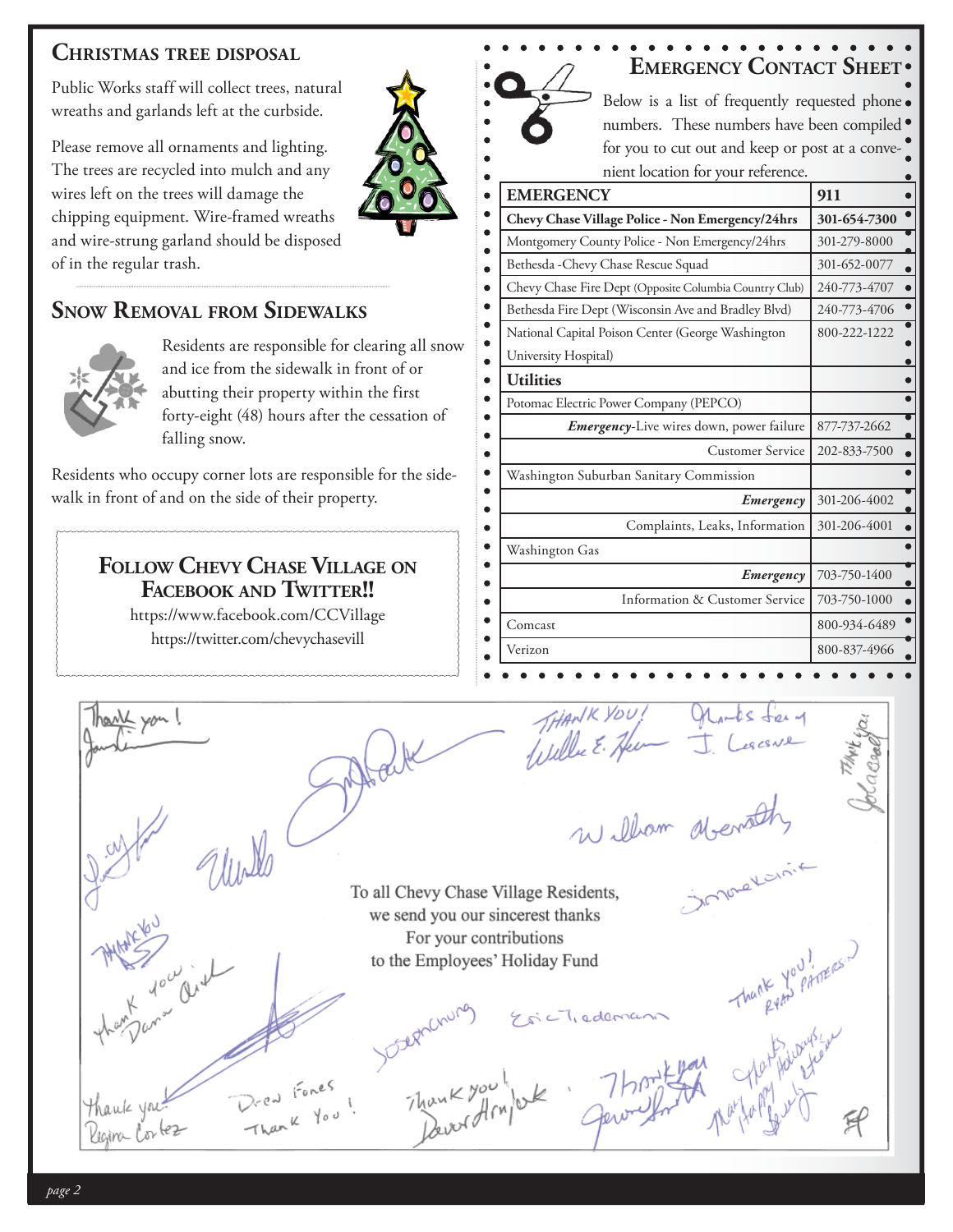## **WORRIED AND WONDERING WHAT YOU CAN DO TO FIGHT CLIMATE CHANGE?**

News about climate change has taken center stage recently, following a catastrophic series of extreme weather events across the country. The findings from three major independent reports indicate that **carbon emissions are on the rise globally** after a two year hiatus. We are currently on track to exceed a 2° C increase in mean global temperature over pre-industrial levels by 2040, with devastating consequences for human communities and ecosystems. Countries have gathered in Poland to try to reach agreement on how to implement commitments under the Paris Accords to keep emissions well below that calamitous threshold while it is still possible. But **time is running out**. Action at the state, city and local levels, involving government, business and civil society will be essential to this process. While there are a number of things we can do as engaged citizens to try to influence policy, **here are three things we can do now** as communities and individuals to lower our carbon footprint in significant ways:

- **1. Switch to renewable energy or offset fossil fuel-powered heating and electricity use with green power.** In Maryland, electricity sold by Pepco in 2017 was generated mostly by coal (32.2%), natural gas (26.7%), and nuclear (35.9%) – with only 2.8% from wind and solar. We are fortunate that in Maryland, we can choose our electricity supplier and the source of the electricity we consume. There are a number of service providers working with PEPCO to provide residents with clean energy or energy offsets in the form of wind, solar and other renewables. Examples include Clean Choice Energy (www.cleansourceenergy.com/), and WGL (https://www.wglenergy.com/residential/renewableenergy). Many communities in Montgomery County also have the option of buying into community solar projects which power their homes directly or indirectly with energy from the sun. Even if you can't install solar panels on your roof, initiatives like Solar United Neighbors allow you to reap the benefits of clean solar as a coop member.
- **2. Walk more and make your next car an Electric Car or Hybrid.** CO2 emissions from the cars we drive (which are only getting bigger and less fuel efficient as the price of oil drops and CAFE standards are relaxed) are a major source of greenhouse gases and air pollution, reducing air quality and compromising human health. But oil prices are highly volatile and a carbon tax on fossil fuels is looking increasingly likely. Electric cars are the wave of the future—clean, high performing and energy efficient. Lower costs, improvements in battery storage and plug-in availability have greatly increased the appeal of electric cars and driven demand. Investing in companies like Tesla (up by 24% in the last 15 months), can also be a win-win.
- **3. Green your portfolio.** Investing in sustainability generates positive returns. Individual stocks with positive ratings on social and environmental sustainability criteria have outperformed traditional equities in a variety of sectors--water, energy, forestry--directly affected by climate change. Apart from individual stocks, ETFs like Invesco Water Resources (**PHOon NYSE**), and the IShares 400 Social Index Fund (**DSIon NYSE**), have out-performed or done as well as the S&P 500 over the last 3 years. Others, like the iShares S&P Global Clean Energy Index Fund (**Nasdaq:ICLN**) and PowerShares Global Clean Energy Portfolio (**ARCA:PBD**), have also performed well. Green investing is investing in the future.

Finally, **spread the word**. Scaling up is important. Talk to friends, family and others in your network about how we as responsible consumers can lower our carbon footprint and collectively make a difference in fighting climate change.

These topics will be presented in greater detail in future articles and in a series of talks in the **Sustainable Living Lecture Series**, sponsored by the Village E&E Committee.

Marea Hatziolos, PhD Co-Chair, Village Environment & Energy Committee

## **SIGN UP FOR EMAIL BLAST(S)**

Sign-up for the Village Email Blasts! The Village operates two email distribution lists to deliver information to residents:

**Urgent News Alerts** are emergency alerts that are sent out only on an as-needed basis. **General News Alerts**, which are geared toward community events, Board Meetings, etc. will be sent out weekly. To subscribe, visit the Village's website at www.chevychasevillagemd.gov and click on the tablet icon at the top of the homepage.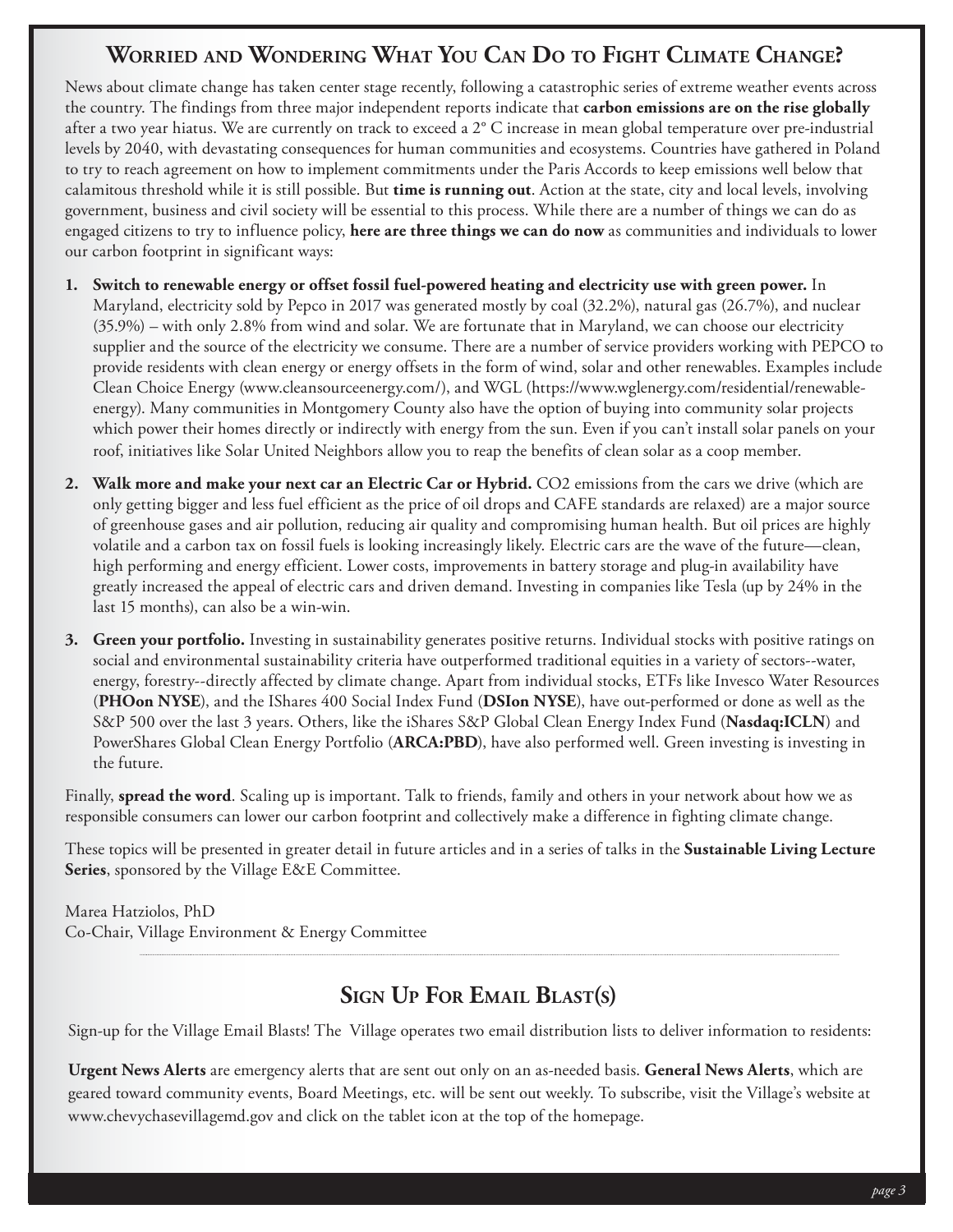## **BOARD ACTIONS:**

December 10, 2018 Board of Managers' Meeting

### *Approval of Previous Meeting's Minutes:*

November 15, 2018 Regular Meeting - *approved*

### *Matters Presented for Board Consideration and Possible Action*

- **Board Review and Discussion of a Draft Small Cell Tower Ordinance -***no action taken. The draft ordinance is available to view on the Village website.*
- **Contract Extension Authorization Request-** Landscape Maintenance Services- *Brightview* Landscape Services, LLC Second of two one-year extensions of the contract--*approved.*

### *Closed Session*

Immediately following the conclusion of its regular meeting the Board of Managers convened in closed session in the Chevy Chase Village Hall, 5906 Connecticut Avenue, Chevy Chase, MD 20815, pursuant to State Government Article Section 3-305(b)(7) to consult with Counsel to obtain legal advice on a legal matter and pursuant to State Government Article Section 3-305(b)(8) to consult with Counsel about pending or potential litigation with respect to a revoked permit. The Board did not reconvene the regular meeting.

> *This is a synopsis of the Board's actions. To view an archive of the approved minutes, or to listen to audio recordings of the most recent Board Meetings, please visit the Village website: www.chevychasevillagemd.gov by clicking on "Board of Managers Meetings" under the header "Quick Links" on the homepage.*

**Next Regular Board of Managers' Meeting:** Monday, January 14, 2019 at 7:30 p.m.

## **TAX RETURN REMINDER (MD FORM 502)**

Revenues received through our residents' paid income taxes remain the most significant source of Village revenues. We need our residents' help to ensure that all income tax revenue due to the Village actually gets here. This money goes directly to services benefiting Village residents. **Village residents DO NOT pay any additional income taxes to live in Chevy Chase Village.**  By law, as a municipality, the Village receives a portion of the tax you pay to Montgomery County. It is very important, however, that the State of Maryland knows to return this revenue to the Village. Consequently, please take special care to mark your tax return as shown below (if filing electronically, there is a character limit, therefore, you may have to use the abbreviation "Ch Ch Village").

Please be aware that MD Form 502 now features a separate political subdivision section located under your mailing address. When you complete your Maryland income tax return, remember to put **Chevy Chase Village** under "Maryland Political Subdivision" and include **1613** the "4 digit Political Subdivision Code" to ensure the Village receives our share of the state income tax (see below).

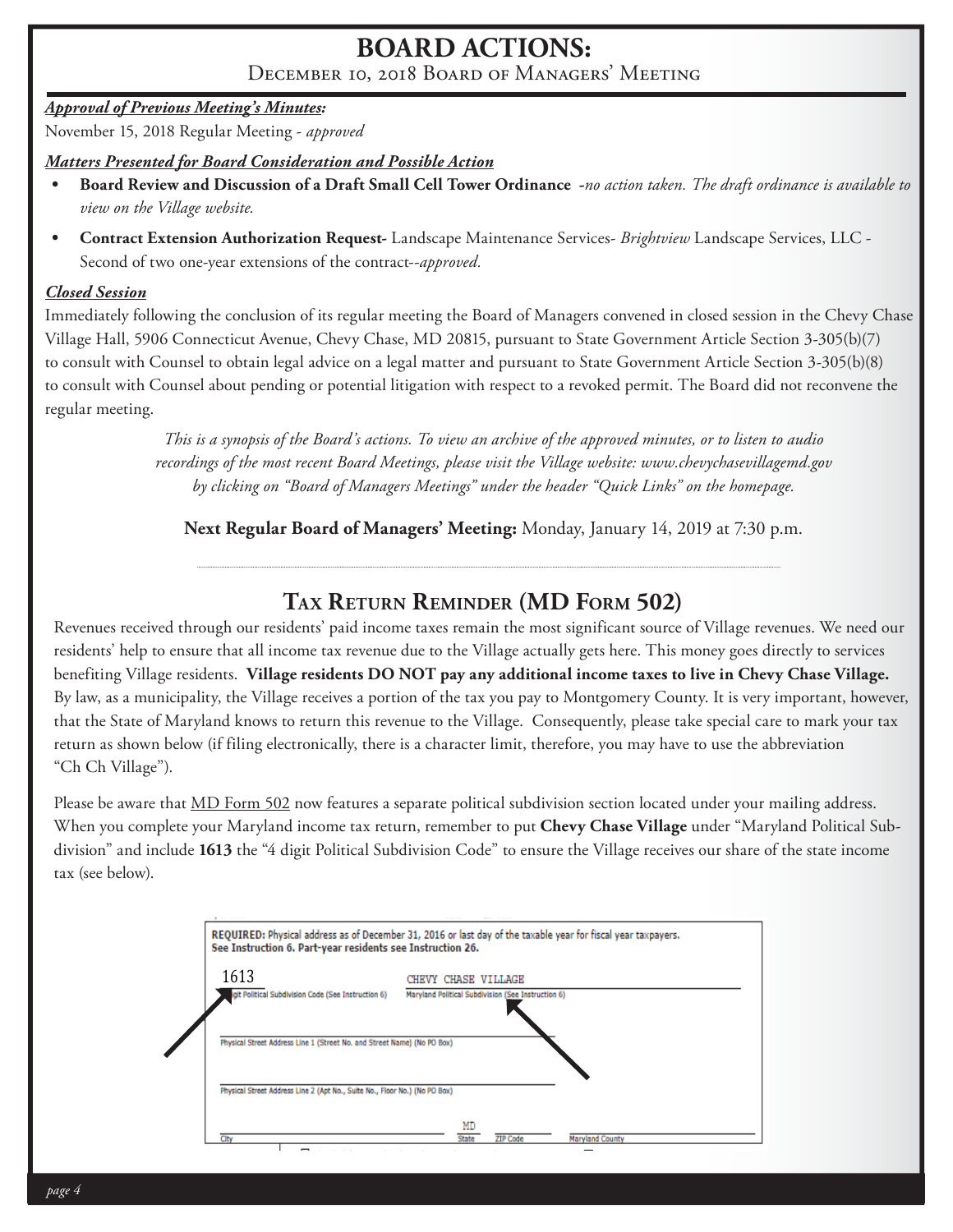# **THE POLICE BEAT**

E-mail Police Chief John M. Fitzgerald: john.m.fitzgerald@montgomerycountymd.gov

## **AFTER A 10-YEAR LOW IN 2017, THEFTS RETURN TO PREVIOUS LEVELS**

*Unlocked cars provide golden opportunity for thieves*

The overall crime rate in the Village continues to be low, and thankfully, we had no reports of violent crime in 2018. The only category of crime that is worthy of mention is our perennial problem: theft from unlocked autos at night.



Last year, we experienced the lowest number of thefts in a 10-year period (36), but this year, we're back up to 75 thefts, about 30 of which occurred on just four different nights (2 nights in January, a night in April, and one night in November).

It is important to know that the thieves that come to the Village at night simply walk through the neighborhood pulling on car door handles. They enter the cars that they find unlocked, and they root around looking for something to steal. If the car is a push-to-start car, they will push that button to see if the key fob has been left somewhere in the car. If the car starts up, they steal the car.

When we leave our cars unlocked, we make it too easy for the thieves. It's like leaving food in the campsite in bear country; the bears will return because they were successful, and they learn to expect to find food. We need to lock our car doors so that the thieves will not be successful. We need to change our habits. Please lock your car every time you park, and don't leave any valuables inside it. Please make a habit of it in 2019.

Thankfully, our 7 burglaries (entering a structure with the intent to steal) are burglaries in name only—no occupied homes were broken into. Six of the events were bicycles taken from open or unlocked garages, and one was a theft of tools from a gutted, wide open (and empty) structure that was under construction. By FBI reporting rules, we must categorize each of these events as a burglary.

We urge you to do your part to prevent crime in the Village. Failing to do so effects the wider community by providing continuing opportunities for criminals. We feel that crime prevention is a civic responsibility, and by doing a few simple things, you can prevent crime on your block:

*Continued at the top of the next column...*

*...Continued from the previous column*

- Always lock your home and car and set your alarms;
- Remove valuables from your cars;
- Turn on your porch lights and leave them on through the night;
- Request a house check when you are going away; and,
- Call the police immediately when you see or hear anything that just doesn't seem right. Village officers will respond right away.

The below table shows how our crime totals compare over the most recent six-year period.

| <b>Select Reported Crimes 2013 - Present</b> |      |          |      |                |      |       |  |  |
|----------------------------------------------|------|----------|------|----------------|------|-------|--|--|
|                                              | 2013 | 2014     | 2015 | 2016           | 2017 | 2018* |  |  |
| Assault                                      | 2    |          |      |                |      |       |  |  |
| <b>Auto Thefts</b><br>& attempts             | 5    | $\Omega$ | 3    | $\mathfrak{2}$ | 2    |       |  |  |
| Burglary &<br>attempts                       | 4    | 8        | 9    | 4              | 5    | 7**   |  |  |
| Larceny &<br>attempts                        | 60   | 38       | 75   | 74             | 36   | 75    |  |  |
| Robbery                                      |      |          |      |                |      |       |  |  |

\*as of December 17, 2018

\*\*6 of these events involved bicycles stolen from open or unlocked garages; one event involved theft from a structure under construction under



**Th ank you for your thoughtfulness…**

I must express my sincerest gratitude to all those who dropped off delicious food treats in recent weeks and to those who gave so generously to the Employee Holiday Fund. Your tasty goodies and your selfless gifts were enjoyed by all members of the Village staff. Gestures such as these make the Village a special place. Here's wishing all of our residents a happy and safe 2019!



*John M. Fitzgerald, Police Chief*



**If you were out of town during the holidays, please remember to visit the Communications Center to to collect your mail and packages.**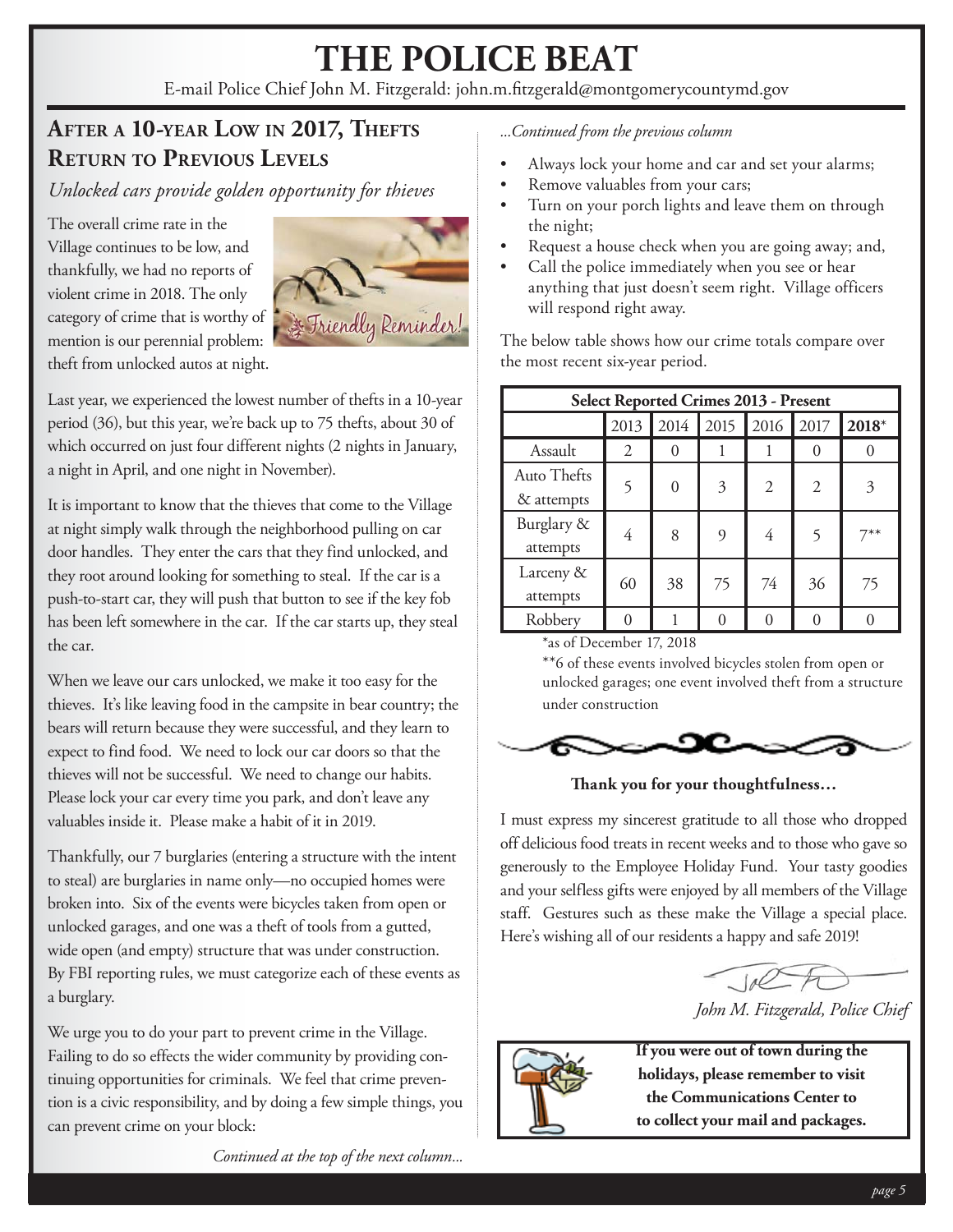# **COMMUNITY NEWS**

## **THE SENIOR CORNER**

HAPPY NEW YEAR to everyone! May the year hold many happy and rewarding times for all of you.

We already have interesting events planned for the months ahead, starting with January.

**Tuesday, January 15, 2:00-4:00 p.m.**: Lylie Fisher, the facilitator of Montgomery County Maryland's Caregiver Support Program, will provide a caregiver-focused program: **Mindfulness Relaxation Session**. She will also bring us information regarding county services and respite benefits for caregivers. Please tell your friends about the program and encourage them to come.

**Tuesday, February 19, 2:00-4:00 p.m.:** Beautiful Music provided by Rick Harper and his daughter. They are returning with their instruments. Rick is a "harp maker", the lovely Celtic harps of Ireland. He and his daughter will play duets on the harp and pipes. Come and enjoy the lovely Celtic music.

### **SAVE THE DATE**

March brings another party!

**Tuesday, March 12, 2:00-4:00 p.m.:** Our Annual St. Patrick's Party - entertainment to be announced.

Chevy Chase@Home presents these programs in cooperation with Chevy Chase Village each month and they are open to everyone. We strive to bring you educational, medical, cultural and entertaining events led by artists and experts in their fields. We welcome suggestions and ideas from you. If you know people with special talents who would be willing to share them with us, please call me at 301-656-0597 or e-mail me at bettyoconnor2@verizon.net.

> *Betty O'Connor Chair, Village Committee for Seniors*

### **CARDBOARD BOX DISPOSAL**



Flattened boxes that are approximately less than the size of a 13" television set should be placed with your paper recycling. Five or more flattened boxes should be bundled when left for recycling.

Please notify the Communications Center if the boxes are not collected.





**Wednesday, January 30 7:00-8:30 pm** at the Village Hall



*SMITHSONIAN CURATOR KAREN LEMMEY*

Karen Lemmey is the sculpture curator at the Smithsonian American Art Museum, which houses the largest collection of American sculpture in the world. She will discuss the research, acquisition, and exhibition process at this prominent museum.

Please contact Lance Patterson with any questions or speaker suggestions: MLPatterson2@verizon.net.

> *Lance Patterson Chair, Community Relations Committee*

## **BUILDING PERMITS ISSUED DECEMBER 2018**

. . . . . . . . . . . . . . .

114 Hesketh Street Rebuild at-grade deck

124 Grafton Street Install A/C unit in the side yard 5605 Center Street Install new and replacement fencing 5614 Kirkside Drive Construct retaining wall in front yard 9 West Irving Street Upgrade the waterline to the dwelling 5704 Kirkside Drive Replace fence in the rear yard 11 East Lenox Street Replace two (2) A/C units 106 East Kirke Street Install shrubbery in the E. Kirke ROW 5904 Cedar Parkway Bury the fiber cable and remove a pole 5 Quincy Street Replace an A/C unit in the side yard 101 Primrose Street Upgrade the waterline to the house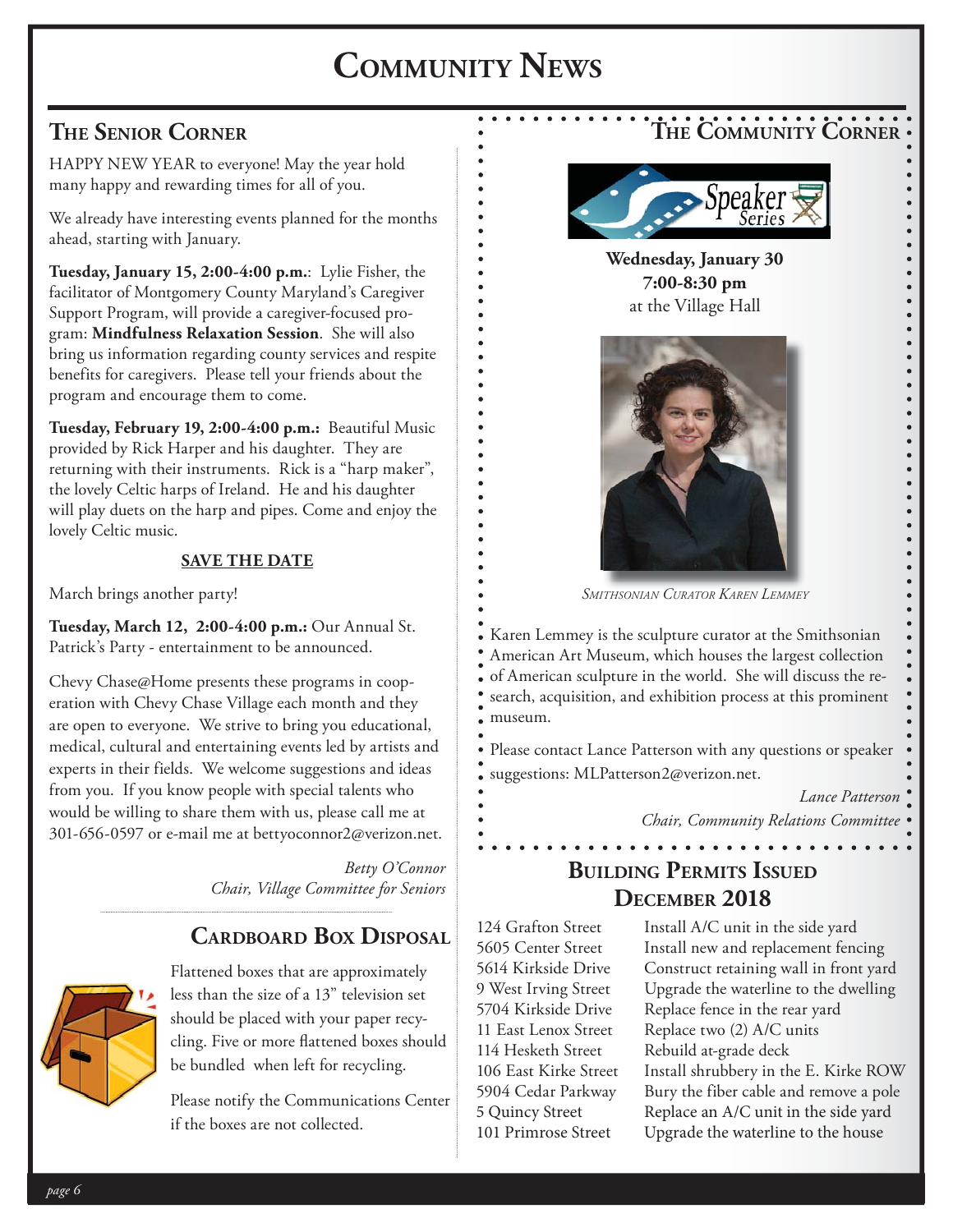## **RECYCLE OLD CELL PHONES**

Residents may drop off old cell phones and chargers at the Communications Center. The phones are wiped clean of any services, phone numbers, or address books and they are then re-programmed for use by victims of domestic violence or senior citizens so they may call 9-1-1 to report an emergency situation. They cannot be used for any other function.



### **HOME SECURITY SURVEYS**

The Village Police Department offers free confidential home security surveys. These surveys are used as a tool to identify weak areas of your home's security. Simple remedies can make your home safer and more secure.

Interested residents should contact the Village Communications Center at (301) 654-7300 to request a Home Security Survey. A police officer will contact you to arrange a convenient time to conduct the survey.